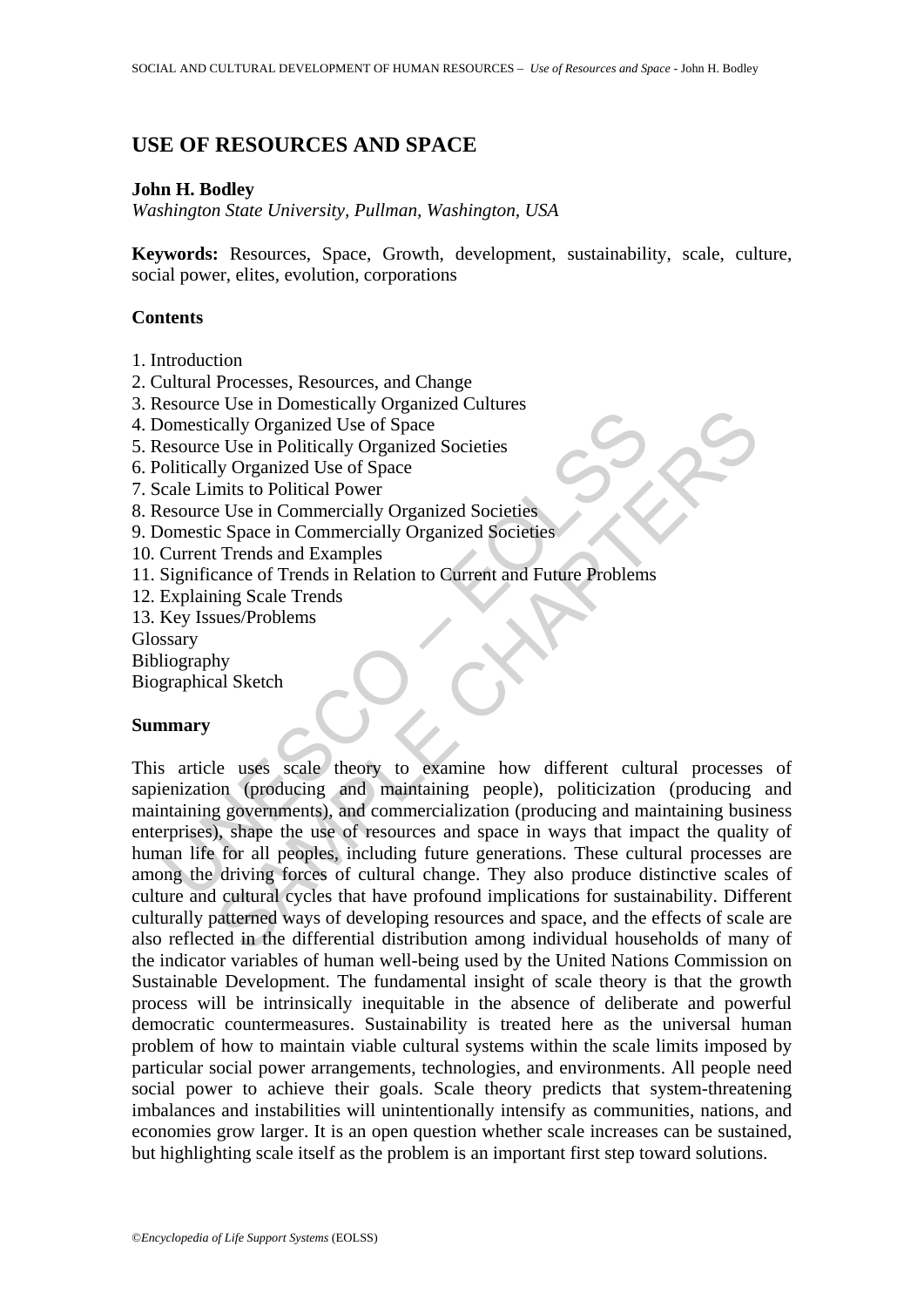### **1. Introduction**

This discussion will focus on the cultural processes that expand the economic dimensions of social power that are reflected in the use and distribution of economic resources, including finance capital and property within specific societies. The underlying assumption is that the way people use resources and space is primarily a function of the scale of society and culture, which in turn is limited by the way social power is organized. Thus, the most significant cultural changes are those that produce growth and concentrate power by removing the cultural limits to scale. Throughout the prehistory and history of human cultural development up to the present, growth has steadily undermined sustainability whenever it has been an elite-directed process that has disproportionately concentrated social power while introducing new sources of instability. This analysis suggests that scale itself, and the organization of social power are the crucial barriers to sustainability.

# **2. Cultural Processes, Resources, and Change**

the crucial barriers to sustainability.<br> **Cultural Processes, Resources, and Change**<br>
way people in different cultures use resources and regulate acces<br>
use of social power and is directly connected with the forces<br>
nege. **Processes, Resources, and Change**<br>
cial barriers to sustainability.<br> **1 Processes, Resources, and Change**<br>
eople in different cultures use resources and regulate access to space requ<br>
science is a fundamental prerequisit The way people in different cultures use resources and regulate access to space requires the use of social power and is directly connected with the forces that drive culture change. Social power is how people achieve their goals in relation to others and, along with culture, is a fundamental prerequisite for human survival. Total powerlessness is equivalent to complete servitude, and is an inadequate basis to successfully reproduce either people or culture. Four overlapping networks of social power potentially exist in all human societies: ideological, economic, military, and political. What is most significant about these networks of power is that cross-culturally they vary tremendously in the specific ways they are implemented. The scale and scope of particular power networks, and the degree to which they are institutionally regulated and or directed by particular individuals, are crucial variables for understanding the use of resources and the viability of cultural systems.

People can use their social power to accomplish diverse ends, but the most fundamental use of power mobilizes resources to support the crucial cultural process of *sapienization*: producing and maintaining individual people *(Homo sapiens*), as well as human society and culture. Sapienization is a complex cultural process that depends on people having the ability to employ concepts and symbols, material culture, speech, socialization, cultural transmission, and natural resources to support and maintain themselves. Culture is here viewed as the socially transmitted information that shapes human behavior. Sapienization involves a series of culturally based actions that satisfy basic human needs for food, shelter, and security, and the maintenance and reproduction of households. In order for people to be successful, sapienization also requires that people be able to effectively regulate social power and social scale, and maintain access to resources and space.

In the course of cultural development three overlapping methods of organizing social power have arisen in sequence: domestic, political, and commercial. Each method of organizing power is directed at different objectives and produces societies of different scale. Each has different implications for resource use and sustainability.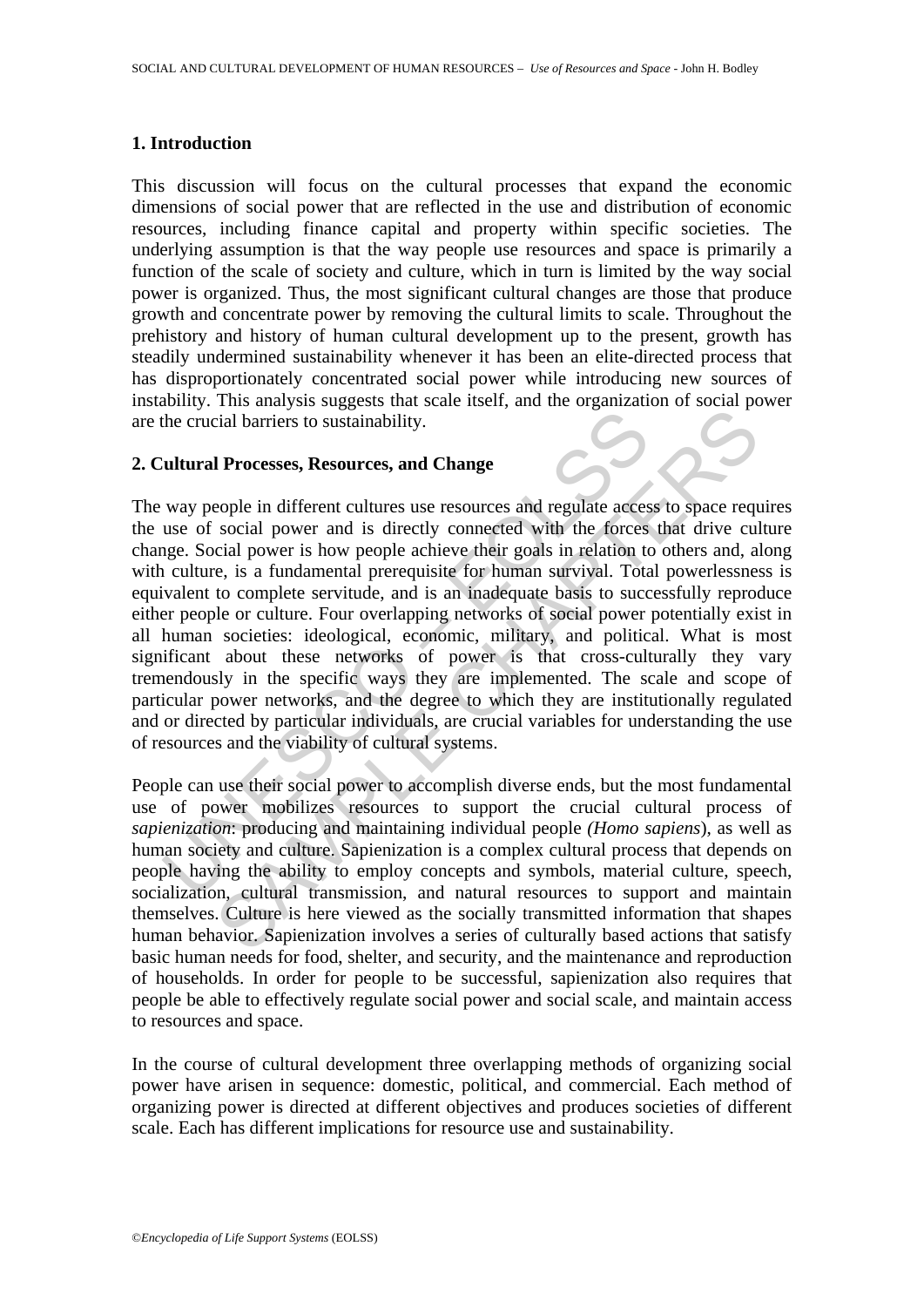### **3. Resource Use in Domestically Organized Cultures**

Domestically organized social power supports the sapienization process, and is based on households. Because it is exclusively directed to the support of households, domestically-organized power is highly conservative and tends to inhibit growth, while fostering social equality, balance with natural resources and natural cycles, and overall cultural stability. There are few cultural incentives for individuals or households to accumulate resources beyond annual needs.

icient, concentration of social power, social networks remain<br>s, and relatively few resources need to be mobilized. Perhaps t<br>ing of cultural anthropology and archaeology is that the most su<br>resoludis supported themselves concentration of social power, social networks remain small im absorchatrion of social power, social networks remain small im absorclatively few resources need to be mobilized. Perhaps the most sumport and and more relativ The earliest human societies organized power exclusively at the domestic level by means of the household. As will be shown, domestically organized power proved to be the best way to support the sapienization process. However, when sapienization is the dominant cultural process in a society, individuals can accumulate only a limited, but sufficient, concentration of social power, social networks remain small in absolute terms, and relatively few resources need to be mobilized. Perhaps the most important finding of cultural anthropology and archaeology is that the most sustainable societies ever known were relatively small in scale and domestically organized. As long as households supported themselves within largely autarkic, or economically selfsufficient, politically autonomous, small bands or villages of under 1000 people, households were likely to enjoy relatively equitable access to space and resources. In such small-scale societies households were able to set their own production and consumption goals. These small societies were structured by the unanimous consent of their members to maintain *sapienization* as the dominant cultural process. It is thus not surprising that global population probably never exceeded 85 million people when all cultures in the world remained domestically organized. Growth in the scale of either society or economic production offered most people no obvious advantages, whereas long-term stability helped households enjoy the rewards of security, cooperation, and leisure. The global population ceiling was determined by the level at which specific natural environments could sustain the productive technologies that could be employed by individual households and effectively reproduced in the absence of centralized political authority or commercial business enterprise. Populations could remain stable and stationary in the absence of political or commercial pressures for increased production that might require larger families, or higher densities. Total population was ultimately limited in these small societies by the ability of individual women to make independent fertility planning decisions in their own self-interest, although in this they were supported by the belief systems and institutional structures of their cultures. Diminishing returns to the intensification of labor and technology in subsistence production ultimately sets limits to the use of space by domestically organized societies. Unless external force is imposed, independent households only willingly increase population densities up to their own comfort levels.

Each adult household member in a small-scale society typically maintains sufficient social power to guarantee their access to the economic resources needed to maintain and reproduce themselves. This allows them to individually set their own production goals, select their own technology, and freely distribute the outcome of their economic efforts. The surprising outcome of domestically organized economies is high levels of material prosperity, and leisure, within the context of modest levels of resource consumption. Small total population, and generally low overall density, means that it is not personally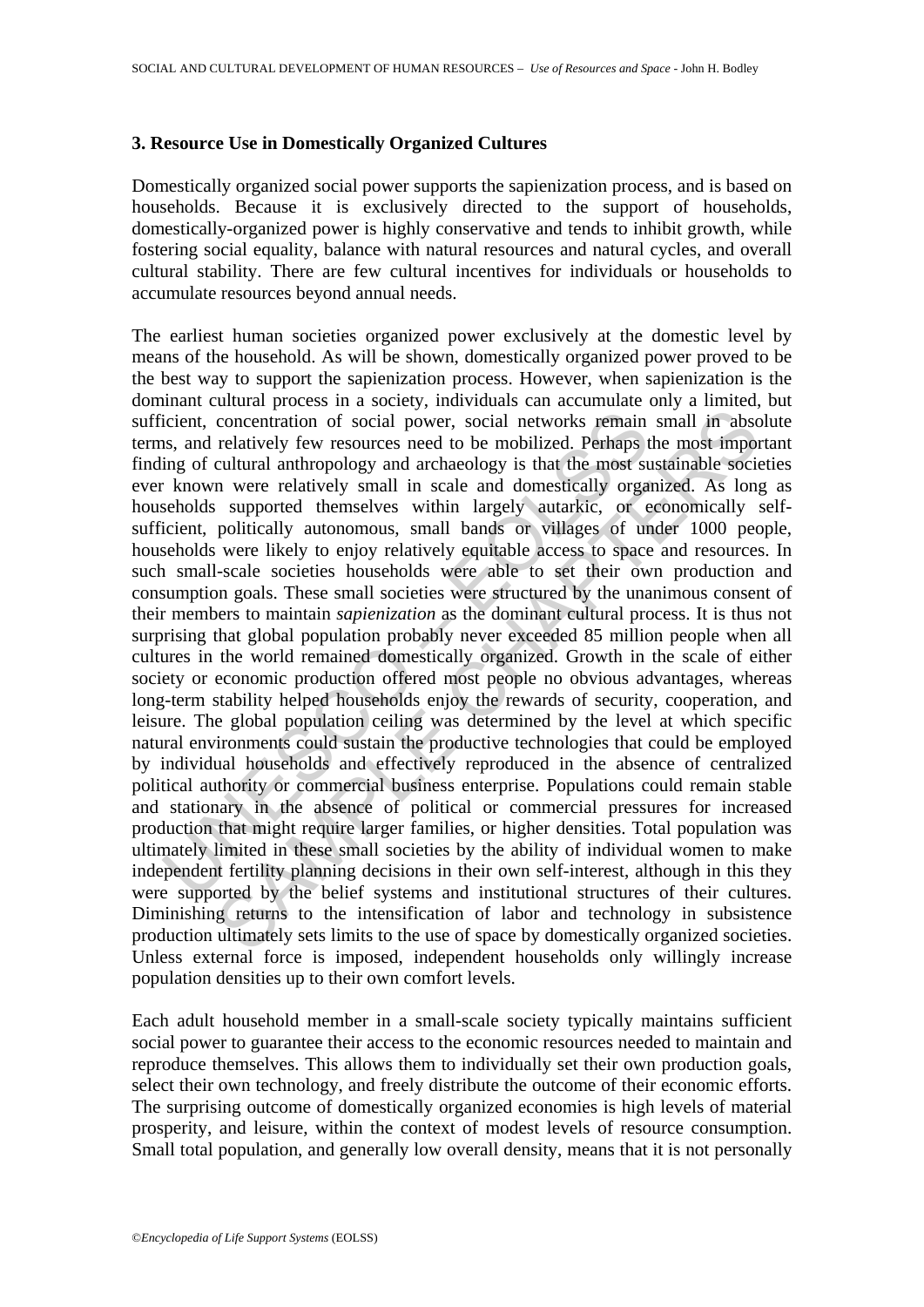advantageous, or even feasible, for people to treat space, or land, as privately owned, permanently alienable personal property in autonomous, domestically organized cultures. Land and natural resources may be owned, managed, and allocated to individual households on the basis of membership within socially inclusive regional kinship networks. The effect of domestically organized power is that space, or land, remains communally owned public property. However, because total demand on resources remains low, there is ordinarily little likelihood of any "tragedy of the commons" occurring due to the individual pursuit of private gain at public expense.

e access to larger exchange networks of only a few hundred percet with national and even global exchange networks. With<br>ulation of some 21 000 people scattered across some 51 813<br>000 square miles) of territory, in 1970 the is to larger exchange networks of only a few hundred people that in<br>th national and even global exchange networks. With a total regi<br>of some 21 000 people scattered across some 51 8413 square kilometer<br>plumer miles) of ter Research in the tropical forests of South America demonstrates how very effective the domestically organized use of space and resources can be. For example, the Ashaninka and Machiguenga peoples conduct their primary economic activities in the Peruvian Amazon within widely dispersed household groups of only 25 to 50 people. They also have access to larger exchange networks of only a few hundred people that in turn connect with national and even global exchange networks. With a total regional population of some 21 000 people scattered across some 51 813 square kilometers (20 000 square miles) of territory, in 1970 the Ashaninka were living at a low population density of barely more than one person per 0.4 square kilometer (per square mile). Space and resources were so abundant that each household maintained access to sufficient areas of forest and river to meet its subsistence needs for garden produce, fish, game, and forest resources. Adults were able to meet all their material needs for food, household maintenance, and manufactured goods with less than 8 hours of daily effort employing relatively simple technology.

Domestic production systems can be highly efficient and productive, even without fossil-fuel powered machine technology. For example, in a single small garden the Ashaninka were able to produce with simple hand tools some 13 636 kilograms (30 000 pounds) annually of manioc, their staple food crop. This was more than double average household requirements for all consumption needs. The Ashaninka produced their own houses, food, medicine, and clothing. They were well-fed, comfortably housed and clothed, healthy, and self-confident.

Archaeological evidence suggests that the ancestors of the Ashaninka, and similar small-scale societies, occupied the same territory for thousands of years. When politically or commercially organized cultural systems become dominant over territories originally occupied exclusively by indigenous peoples in domestically organized cultures, population suddenly expands, the pressure on space and resources accelerates, and the sapienization process is undermined. Relatively sustainable cultural systems are replaced by or transformed into less sustainable systems. When the sapienization process is weakened many people are impoverished to such a degree that they may have difficulty meeting their most basic needs. For example, the Shipibo people in the Peruvian Amazon were forced to systematically deplete their forest resources and degrade their land by intensive cash-cropping since the 1950s when large numbers of invaders began to occupy their territory, making it impossible for the Shipibo to meet the spatial requirements of their domestically organized production system. Similar processes have been reported in other parts of Amazonia, and worldwide since 1800.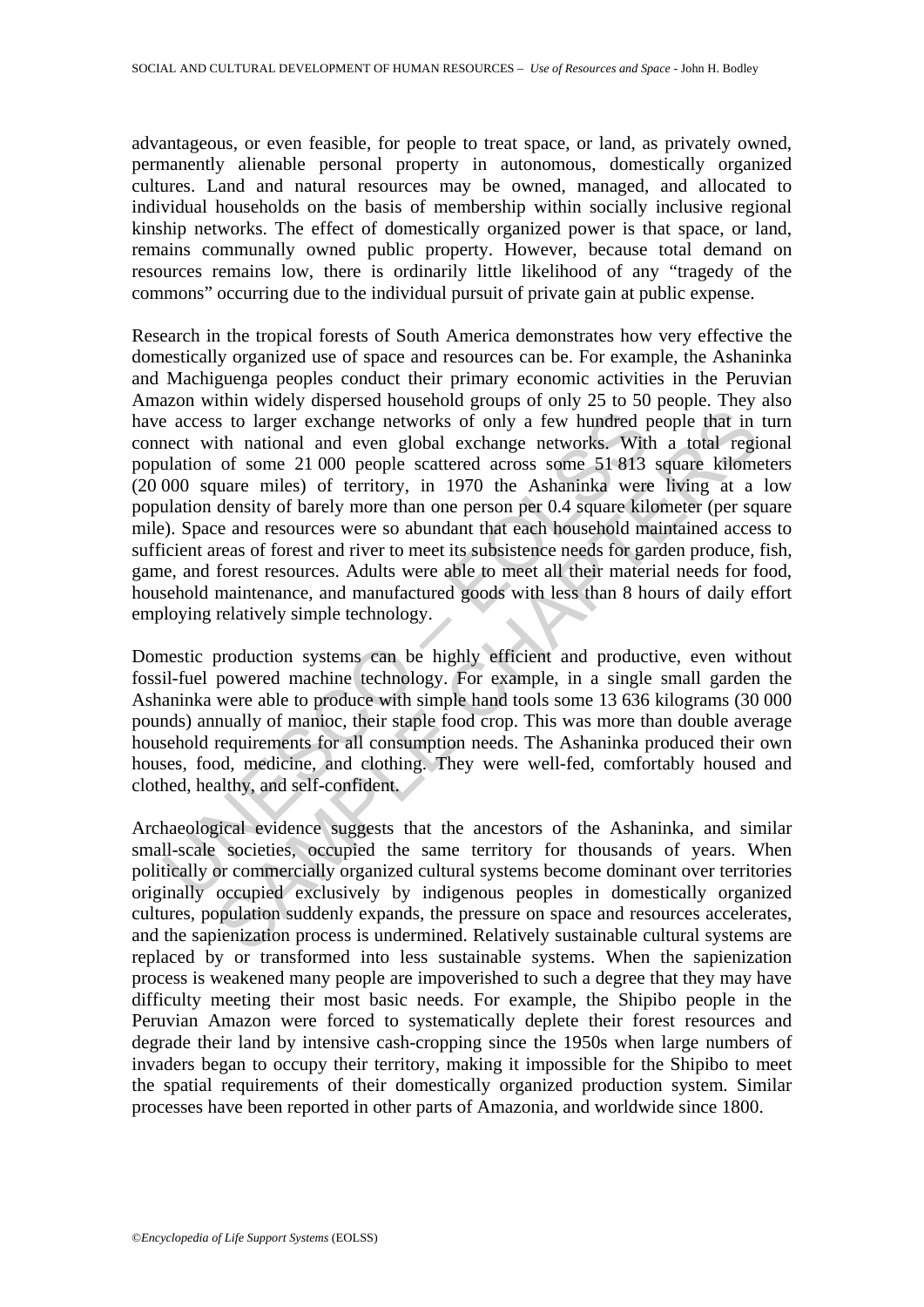### **4. Domestically Organized Use of Space**

The use of private domestic space is perhaps the most sensitive measure of the organization and distribution of social power and overall scale in any society. The size of the domestic establishment is directly reflected in the surface area of dwelling space, in the dimensions of surrounding property, and in the number of dependents attached to the household. In societies organized only at the domestic scale, households are all of relatively the same size, and dependents are likely to be close kin. There were no cultural incentives for ostentatious housing in small-scale societies, in the absence of either rank, or social class. In the case of the Ashaninka discussed above, an informal leader might have a slightly larger house and garden area than other households in order to meet the requirements of hospitality, but the difference would be barely noticeable. A typical Ashaninka house with a five-person household covered 42 square meters (450 square feet) of floor space. This yields a domestic living space allocation of 8.4 square meters per person, which is precisely the average that archaeologists have found for other domestically organized cultures.

> TO ACCESS ALL THE **16 PAGES** OF THIS CHAPTER, Visit: http://www.eolss.net/Eolss-sampleAllChapter.aspx

### **Bibliography**

- - -

Bodley J. H. (1996). *Anthropology and Contemporary Human Problems*, 3rd ed., 244 pp. Mountain View, CA: Mayfield Publishing. [This book applies a culture scale perspective to global problems, devoting separate chapters to environment, resources, food systems, population, and social order.]

The space of the space. This yields a domestic living space alloctomers per person, which is precisely the average that archaeologisty domestically organized cultures.<br>
TO ACCESS ALL THE 16 PAGES OF THIS CHA Visit: http:// (a) of floor space. This yields a domestic living space allocation of 8.4 sq<br>person, which is precisely the average that archaeologists have found<br>stically organized cultures.<br>Stically organized cultures.<br>The average that Bodley J. H. (1999). Socioeconomic growth, culture scale, and household well-being: a test of the powerelite hypothesis. *Current Anthropology* **40**, 595–620. [This article provides a more extensive overview of culture scale theory, and applies it to a detailed case study of urban property in a region of the western United States.]

Bodley J. H. (2000). *Cultural Anthropology: Tribes, States, and the Global System*, 3rd ed.490pp. Mountain View, CA: Mayfield. [Contains in-depth case studies of cultures arranged by culture scale, including citations to many of the sources referred to in this article.]

Higley S. R. (1995). *Privilege, Power, and Place: The Geography of the American Upper Class*. 195pp. Lanham, Maryland: Rowman & Littlefield Publishers. [An excellent description of the physical distribution of the American elite, showing the formation of elite enclaves.]

Koose K. (1990). Group size and societal complexity: thresholds in the long-term memory. *Journal of Anthropological Archaeology* **9**, 275–303. [Explains cognitive factors that influence group size, and demonstrates significance of social scale.]

Mann M. (1986). *The Sources of Social Power.* Vol. 1*: A History of Power from the Beginning to AD 1760*. Cambridge: Cambridge University Press. [Extensive treatment of social evolution using social power as a major variable.]